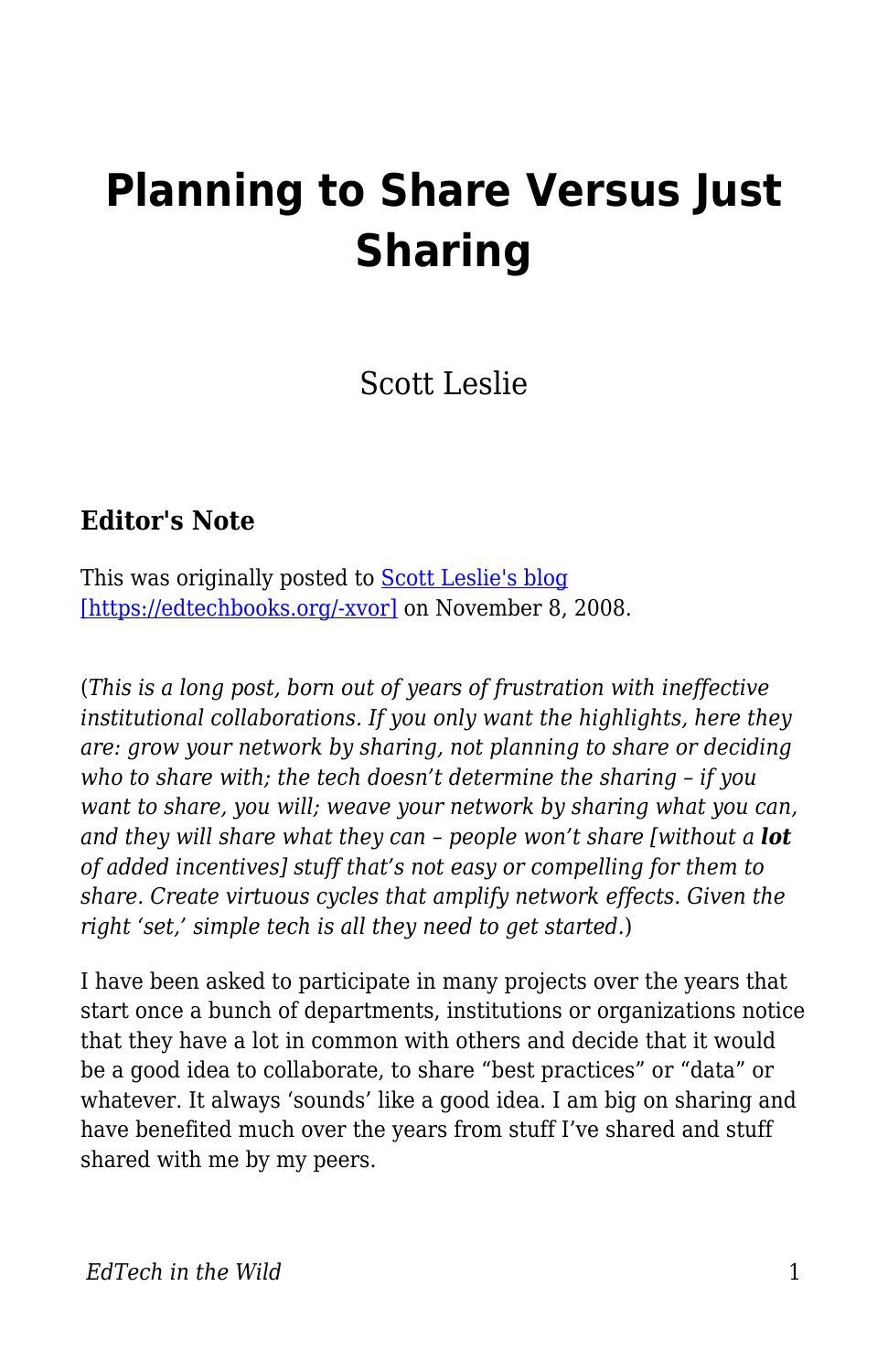But inevitably, with a very few exceptions, these projects spend an enormous amount of time defining what is to be shared, figuring out how to share it, setting up the mechanisms to share it, and then…not really sharing much. Or sharing once but costing so much time, effort or money that they do not get sustained. Does this sound familiar to anyone else? I don't feel like this phenomenon is isolated to me or somehow occurs because of my own personal ineptitude, but you never know.

Now I contrast that with the learning networks which I inhabit, and in which every single day I share my learning and have knowledge and learning shared back with me. I know it works. I literally don't think I could do my job any longer without it – the pace of change is too rapid, the number of developments I need to follow and master too great, and without my network I would drown. But I am not drowning, indeed I feel regularly that I am enjoying surfing these waves and glance over to see other surfers right there beside me, silly grins on all of our faces. So it feels to me like it's working, like we ARE sharing, and thriving because of it.

So I began to wonder, why does one the (institutional-driven/focused) approach continually fail while my personal learning network continues to thrive. Here are some thoughts on why:

# **We grow our network by sharing, they start their network by setting up inital agreements**

We just finished a workshop this week on "[Weaving your own PLE](http://edtechpost.wikispaces.com/PLE+workshop) [\[https://edtechbooks.org/-LIN\].](http://edtechpost.wikispaces.com/PLE+workshop)" While part of this was definitely an effort at straight tech training, that in my mind was actually the minor part – the whole reason many of us are so attracted to blogs, microblogs, social media, etc., in the first place is that they are SIMPLE to use and don't require a lot of training.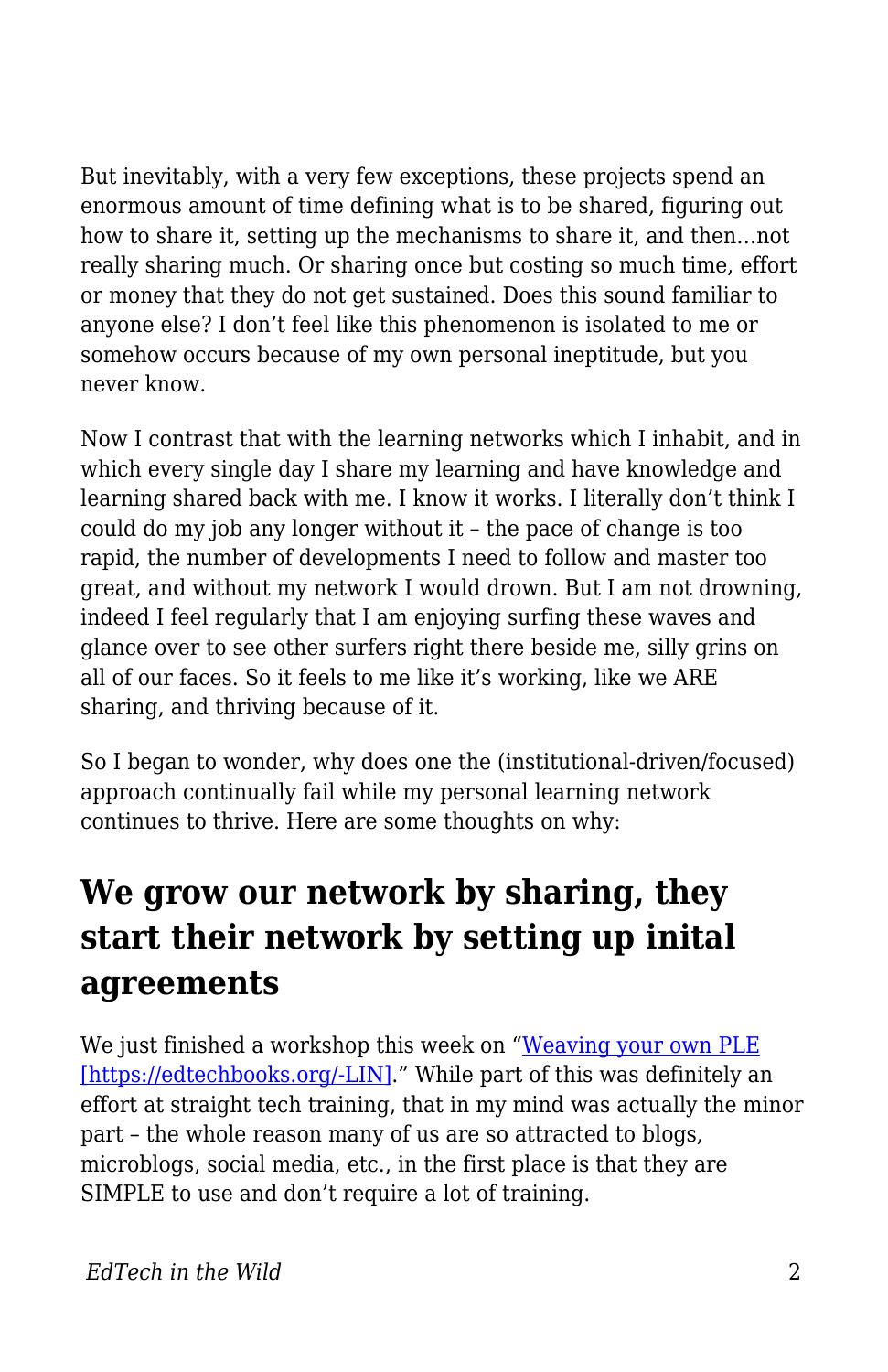No, in my mind, a lot of the message was helping newcomers to get over the hump of "well, I created a blog/joined this service/etc, but how come no one is reading it?" A lot of what we discussed were the practices by which you can grow your connections, and by and large these involve some form of sharing: writing interesting posts (sharing your insight and learning); writing comments (sharing feedback/conversation); publishing work in open spaces (and pointing to it). Your network will grow. It may take a little time, but it *will* grow. The other thing we emphasized was a line I think I stole from [Dave Winer \[http://www.scripting.com/\]](http://www.scripting.com/) – "It doesn't matter if there are only 2 people reading your blog as long as they are the *right* 2 people." The notion that if you grow your network organically, don't force it, it will settle, over time, on just what you need.

Contrast this with these formal initiatives to network "organizations." In my experience, these start with meetings in which people first agree that sharing is a good idea, and then follow up meetings to decide what they might share, then, somewhere **way** down the line, some sharing *might* happen. The whole time, some of the parts of a network are already present and could have just started sharing what they have, heck they could have started before ever meeting, even WITHOUT ever meeting, but this never happens. (I say part, because if it's a network it will grow to include many others not in any intial group.)

### **We share what we share, they want to share what they often don't have (or even really want)**

Much of the sharing that happens in my learning network happens through seredipity. People publish a blog post, bookmark a delicious link, etc, as a normal part of their own workflow,and whether through syndication or the "All seeing eye of Google," it comes my way, as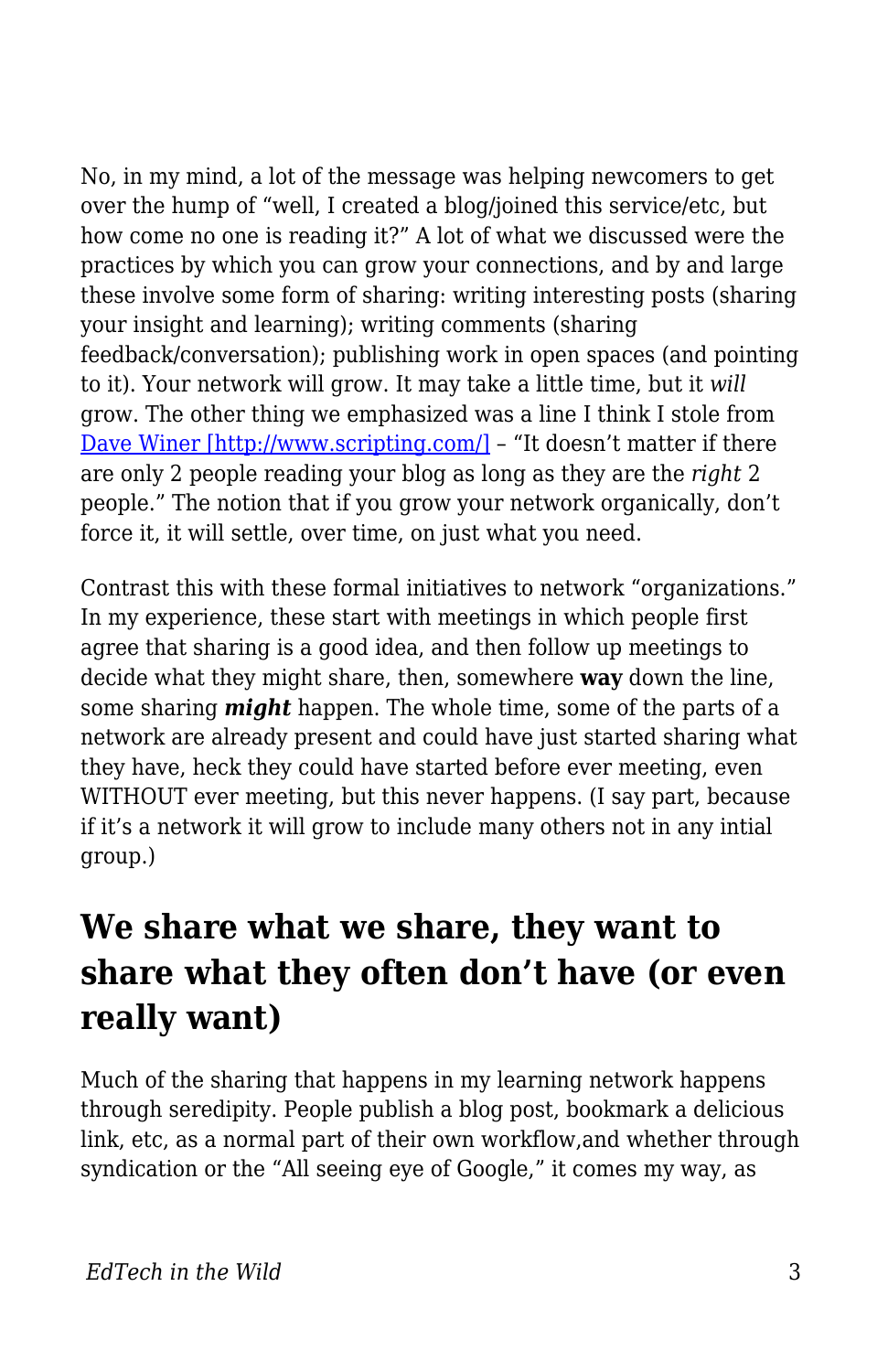[John Krutsch \[https://edtechbooks.org/-uLX\]](http://technagogy.learningfield.org/) would say, "Right On Time." Or I ask the network, through my blog or twitter, or sometimes directly, for help with a question or problem: sometimes the answer comes in seconds, because someone's already worked it out; sometimes in minutes, maybe because a slight twist needs to be given to existing work; sometimes in days or weeks, when it tweaks someone else's mind as much as mine and they do the work because it seems worhtwhile to them and they can do it; sometimes it comes in months or years, because it's a big problem. But so far, it's never not come, eventually. Our sharing is "good enough," not perfect; optimal, not ideal. We don't build our *entire* houses on this single foundation, but it sure helps get a lot of structure built quickly on many an occassion.

Contrast this with the formal approach. In my experience, a ton of time goes into defining ahead of time what is to be shared. Often with little thought to whether it's actually something that is easy for them to share. And always, because its done ahead of time, with the *assumption* that it will be value, not because someone is asking for it, right then, with a burning need. Maybe I'm being too harsh, but my experience over a decade consulting and working on these kinds of projects is that I'm not. Someone always thinks that defining these terms ahead of time is a good idea. And my experience is that you then get people not sharing very much, because to do so takes extra effort, and that what does get shared doesn't actually get used, because despite what they said while they were sitting in the requirements gathering sessions, they didn't actually know what the compelling need was, it just sounded like a good idea at the time.

By the way, if my writing is making it seem that I haven't done this myself, many times, that's just wrong. For the longest time, it seemed like a good idea to me too.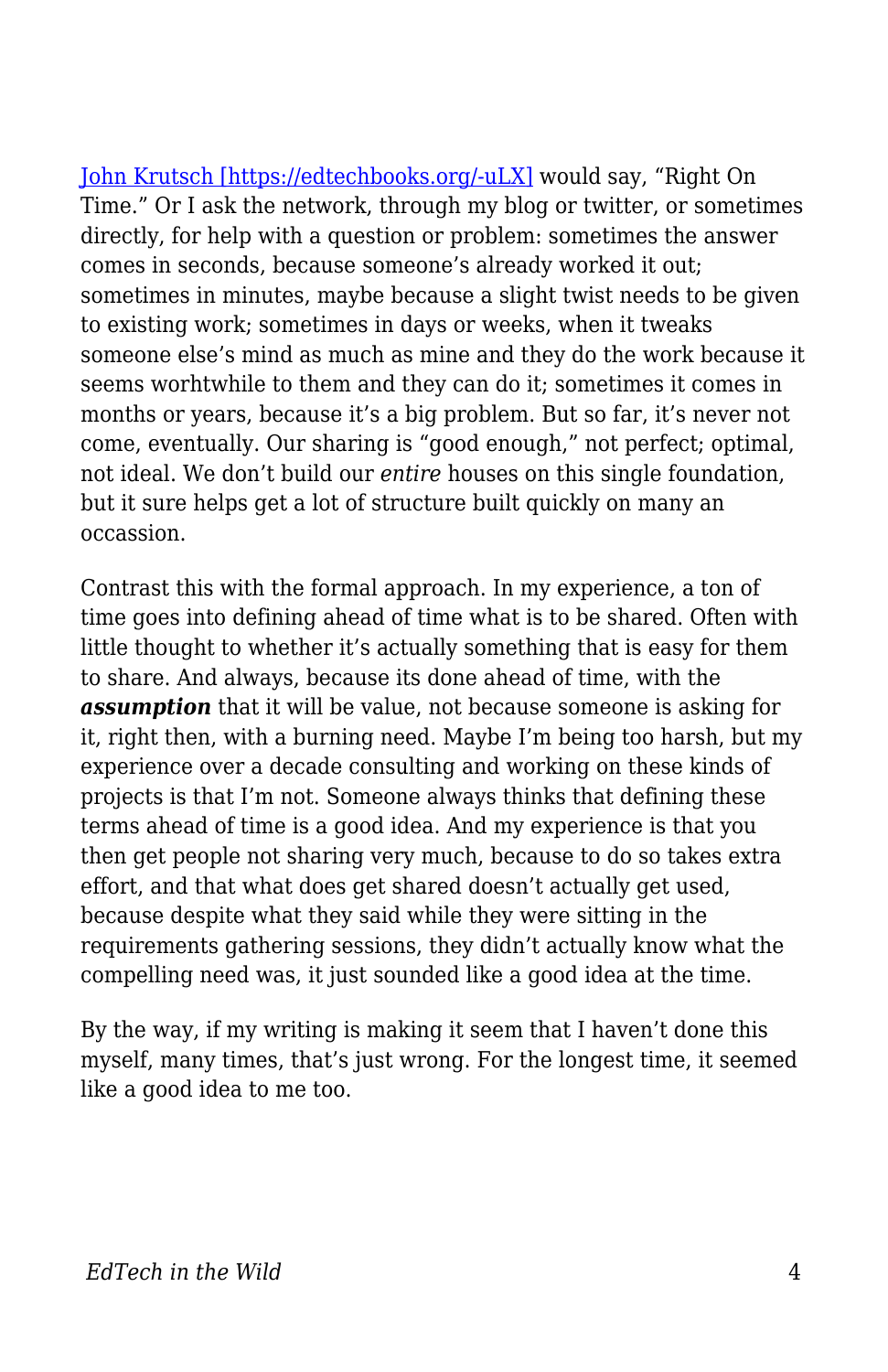### **We share with people, they share with "Institutions"**

I have never spoken to "an institution." I would be scared if one started to speak to me. But I've spoken and shared with many \*people\* in institutions. Many \*people\* use stuff I have shared. And usually, in my experience, its people who directly, not through some intermediary, have a need.

The institutional approach, in my experience, is driven by people who will end up not being the ones doing the actual sharing nor producing what is to be shared. They might have the need, but they are acting on behalf of some larger entity. The need ends up getting diffused over all the people involved ultimately in sharing, and the people who go to the meetings, form the relationships, have \*the actual network\* end up delegating the work to people who are excluded from the network, acting as proxies, instead of forming their \*own\* network. There is nothing stopping them from doing so except the need being defined at the top of the org but driven to the bottom, instead of the need being defined (differently) at each level of the organization and at each level personal networks being built (and if this were happening, the whole notion of "levels" would no doubt start to get a bit woobly.)

#### **We develop multiple (informal) channels while they focus on a single official mechanism**

I blog. I use twitter. I use delicious. I use flickr. I use facebook (when I have to.) I use drop.io. I use slideshare. I use scribd. I use google docs. I use… the list goes on and on. Many of the ones above are ones that have persisted in my practice for some time now, while there are others that come and go. The point is, though, I have yet to come across a situation where someone in my network asked for help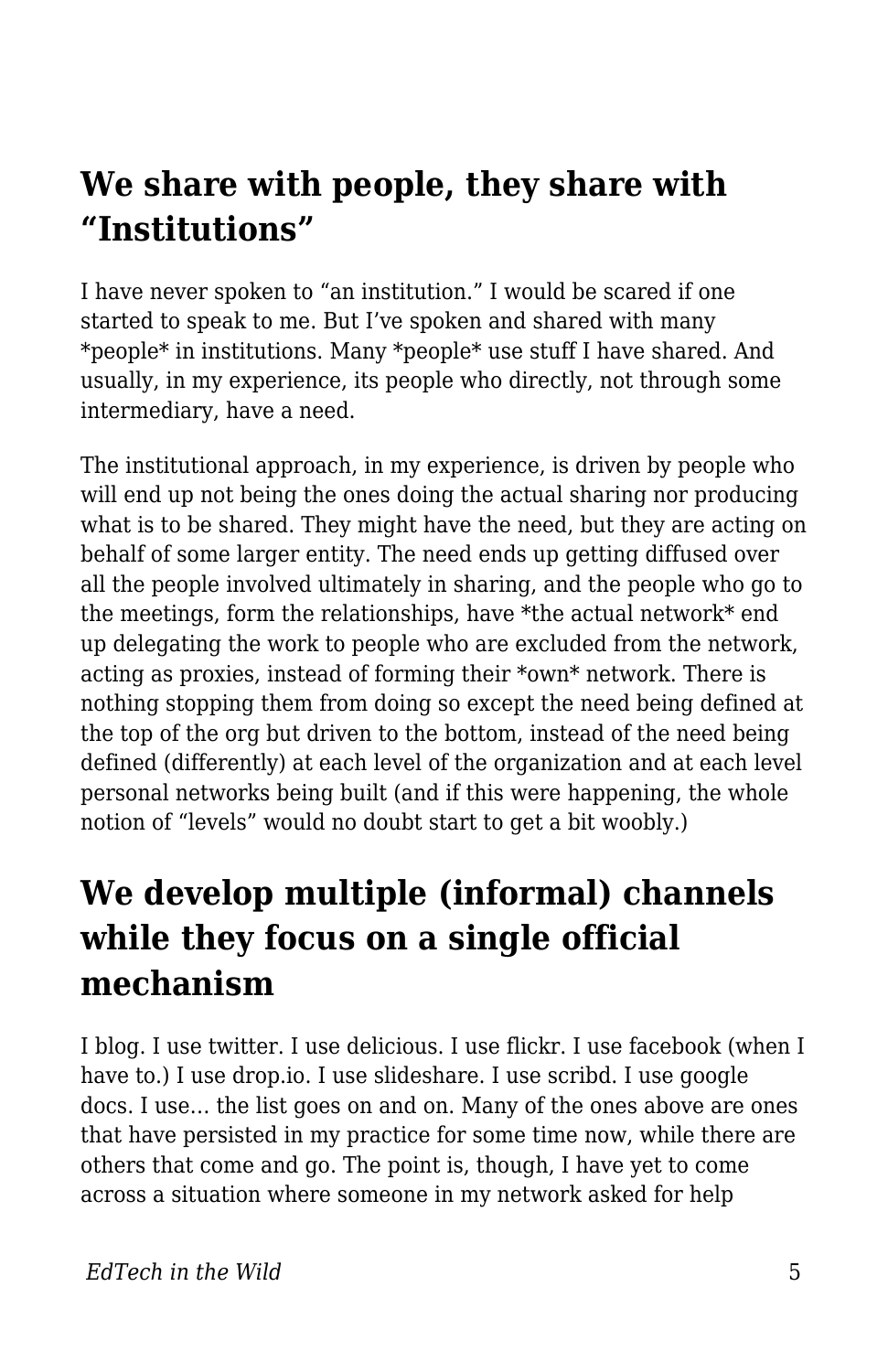(through any of these channels, or indeed simply through email) and I (or someone in the network) did not find SOME way to share what they needed with them. More often than not, we'd shared it *ahead of time* and it's Google finding it, and typically always things are shared *in a way that allowed everyone else simply to benefit from that act of sharing.* The technology is NOT the problem. Given a compelling need to connect, people will find a way, be it through smoke signals, Morse code or Usenet news groups.

Contrast this with these formal initiatives to network "organizations" – in my experience, much time goes into finding the right **single** "platform" to collaborate *in* (and somehow it always ends up to blame – too clunky, too this, too that.) And because typically the needs for the platform have been defined by the collective's/collaboration's needs, and not each of the individual users/institutions, what results is a central "bucket" that people are reluctant to contribute to, that is secondary to their 'normal' workflow, and that results in at least some of the motivation (of getting some credit, because even those of us who give things away still like to enjoy some recognition) being diminshed. And again, in my experience, in not a whole lot of sharing going on.

# **What to do if you are stuck having to facilitate sharing amongst a large group of institutions?**

So hopefully it's clear at this point that I am a big believer in everyone, no matter what their role in an organization, developing their own personal learning network/environment. But the reality is, you and I are going to get asked for years to come to help groups who say they want to share. So what do we do. Well, if you can, my advice is to provision as little tech as possible and urge an approach that focuses on the sharing and the network creation *first*. But if you must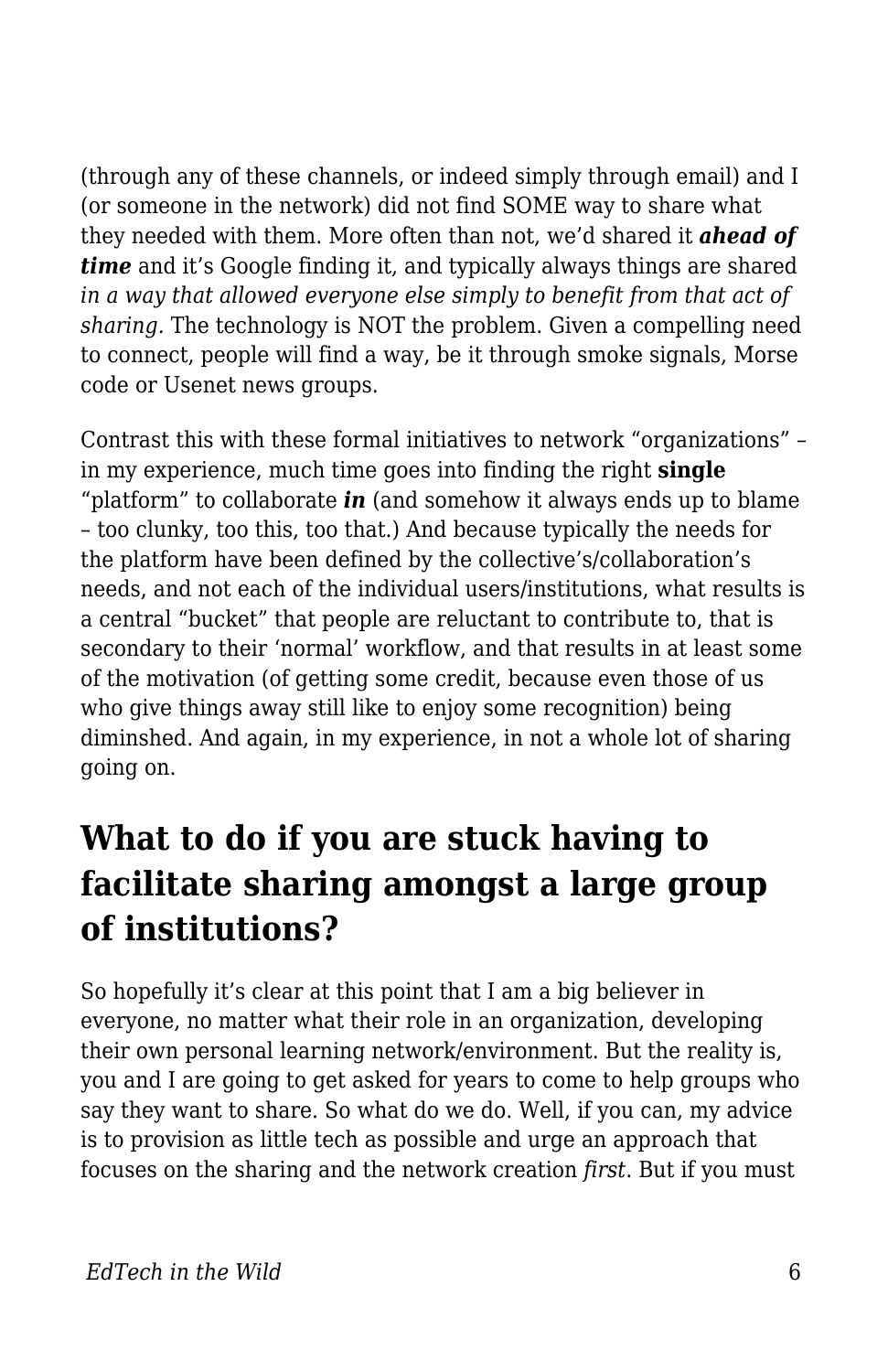provide a single "platform," my advice is to focus on providing one with these three simple pieces:

- a simple way to find out who else is out there (profile, even just a directory)
- some simple channels to communicate: email lists/addresses, threaded discussions
- a simple way to publish content

That's it. Maybe a synchronous tool. If the need and desire to share is real, these basic means (which really, they already have access to, but sometimes you need to build them a new one, after all we all like to feel special sometimes) are ALL THEY NEED TO SHARE. You see, at the end of the day, that's all any of us, who started building our personal learning networks with, say, blogs, actually had. And it worked. It works every day. – *SWL*